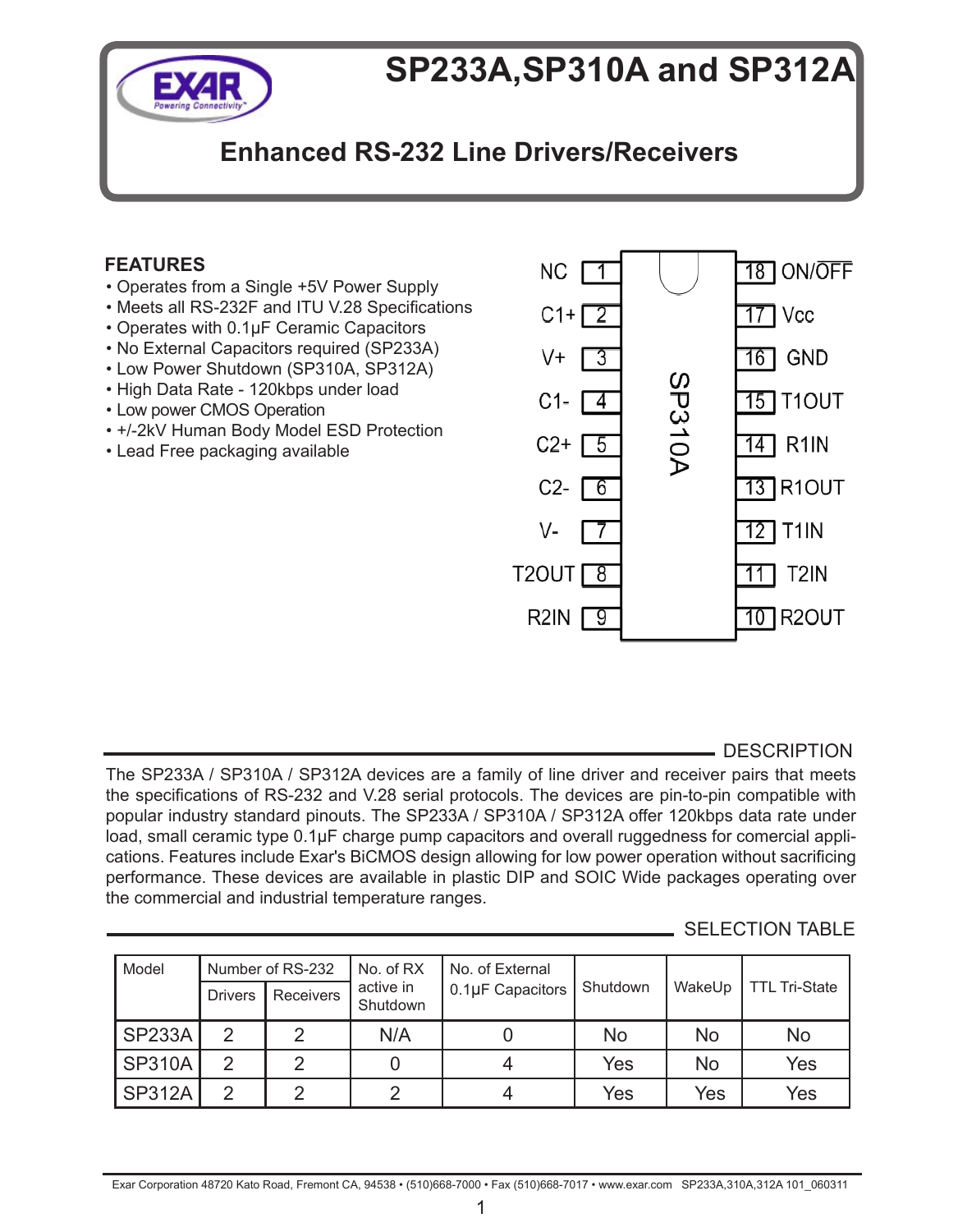# **Absolute Maximum Ratings**

These are stress ratings only and functional operation of the device at these ratings or any other above those indicated in the operation sections of the specifications below are not implied. Exposure to absolute maximum ratings conditions for extended periods of time may affect reliability.

| Input Voltages         |  |
|------------------------|--|
|                        |  |
|                        |  |
| <b>Output Voltages</b> |  |
|                        |  |
|                        |  |
|                        |  |

| <b>Short Circuit duration</b>            |  |
|------------------------------------------|--|
| Package Power Dissipation:               |  |
|                                          |  |
| (derate 7mW/°C above +70°C)              |  |
|                                          |  |
| (derate 7mW/°C above +70°C)              |  |
|                                          |  |
| Lead Temperature (soldering, 10s) +300°C |  |
|                                          |  |

#### **ELECTRICAL CHARACTERISTICS**

Vcc=5V ±10%, 0.1μF charge pump capacitors, Tmin to Tmax, unless otherwise noted, Typical values are Vcc=5V and Ta=25°C

| <b>PARAMETER</b>                    | <b>TEST CONDITIONS</b>                                                     | <b>MIN</b> | <b>TYP</b> | <b>MAX</b> | <b>UNIT</b>  |
|-------------------------------------|----------------------------------------------------------------------------|------------|------------|------------|--------------|
| <b>TTL INPUT</b>                    |                                                                            |            |            |            |              |
| Logic Threshold LOW                 | TIN, EN, SD, ON/OFF                                                        |            |            | 0.8        | <b>Volts</b> |
| Logic Threshold HIGH                | TIN, EN, SD, ON/OFF                                                        | 2.0        |            |            | <b>Volts</b> |
| Logic Pull-Up Current               | $TIN = OV$                                                                 |            | 15         | 200        | μA           |
| <b>TTL OUTPUT</b>                   |                                                                            |            |            |            |              |
| Output Voltge LOW                   | $I$ out = 3.2mA: $Vcc = +5V$                                               |            |            | 0.4        | <b>Volts</b> |
| Output Voltage HIGH                 | $I$ <sub>OUT</sub> = $-1.0$ mA                                             | 3.5        |            |            | <b>Volts</b> |
| Leakage Current; TA=25°C            | $\overline{EN}$ = Vcc, 0V $\leq$ Vout $\leq$ Vcc<br>SP310A and SP312A only |            | 0.05       | $+/-10$    | μA           |
| <b>RS-232 OUTPUT</b>                |                                                                            |            |            |            |              |
| <b>Output Voltage Swing</b>         | All Transmitter outputs loaded<br>with 3k ohms to GND                      | $+/-5.0$   | $+/-9V$    |            | <b>Volts</b> |
| <b>Output Resistance</b>            | $Vcc = 0V$ , $Vout = +/-2V$                                                | 300        |            |            | Ohms         |
| <b>Output Short Circuit Current</b> | Infinite Duration                                                          |            | $+/-18$    |            | mA           |
| Maximum Data Rate                   | $CL = 2500pF$ , $RL = 3k\Omega$                                            | 120        | 240        |            | kbps         |
| RS-232 INPUT                        |                                                                            |            |            |            |              |
| Voltage Range                       |                                                                            | $-25$      |            | $+25$      | Volts        |
| Voltage Threshold LOW               | $Vcc = 5V$ , $Ta=25^{\circ}C$                                              | 0.8        | 1.2        |            | <b>Volts</b> |
| Voltage Threshold HIGH              | $Vcc = 5V$ , $Ta=25^{\circ}C$                                              |            | 1.7        | 2.4        | <b>Volts</b> |
| <b>Hysteresis</b>                   | $Vec = 5V$ , $Ta = 25^{\circ}C$                                            | 0.2        | 0.5        | 1.0        | <b>Volts</b> |
| Resistance                          | $Ta = 25^{\circ}C$ . -25V $\leq$ V <sub>IN</sub> $\leq$ +25V               | 3          | 5          | 7          | $k\Omega$    |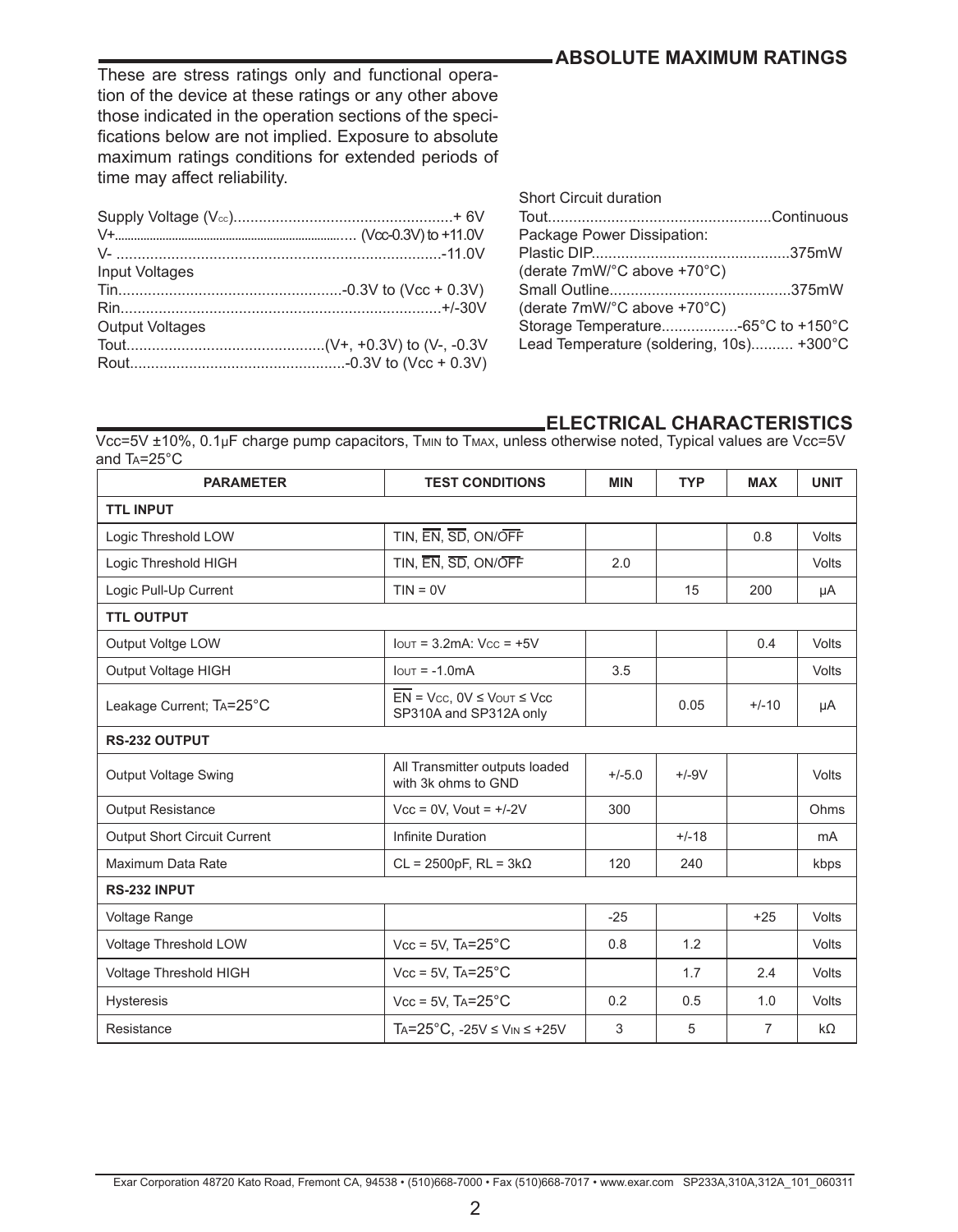#### **ELECTRICAL CHARACTERISTICS**

Vcc=5V ±10%, 0.1μF charge pump capacitors, Tmin to Tmax, unless otherwise noted, Typical values are Vcc=5V and Ta=25°C

| Parameter                                         | <b>TEST CONDITIONS</b>                                                             | <b>MIN</b> | <b>TYP</b> | <b>MAX</b> | Unit      |
|---------------------------------------------------|------------------------------------------------------------------------------------|------------|------------|------------|-----------|
| <b>DYNAMIC CHARACTERISTICS</b>                    |                                                                                    |            |            |            |           |
| <b>Driver Propagation Delay</b>                   | TTL to RS 232; $CL = 50pF$                                                         |            | 1.5        | 3.0        | $\mu s$   |
| Receiver Propagation Delay                        | RS-232 to TTL,                                                                     |            |            | 1.0        | μs        |
| Instantaneous Slew Rate                           | $CL = 10pF$ , $RL = 3-7k\Omega$                                                    |            |            | 30         | $V/\mu s$ |
| <b>Transition Region Slew Rate</b>                | $CL = 2500pF$ , $RL = 3k\Omega$ ;<br>Measured from +3V to -3V or<br>$-3V$ to $+3V$ |            | 10         |            | $V/\mu s$ |
| Output Enable Time                                | SP310A and SP312A only                                                             | 400        |            |            | ns        |
| Output Disable Time                               | SP310A and SP312A only                                                             |            | 250        |            | ns        |
| <b>POWER REQUIREMENTS</b>                         |                                                                                    |            |            |            |           |
| Vcc Power Supply Current                          | No Load, $Vec = 5V$ , $Ta=25^{\circ}C$                                             |            | 10         | 15         | mA        |
| Vcc Power Supply Current, Loaded                  | All Transmitters $RL = 3k\Omega$ ,<br>$Ta = 25^{\circ}C$                           |            | 25         |            | mA        |
| Shutdown Supply Current<br>SP310A and SP312A only | $Vcc = 5V$ , TA=25 $°C$                                                            |            | 1          | 10         | uA        |



Exar Corporation 48720 Kato Road, Fremont CA, 94538 • (510)668-7000 • Fax (510)668-7017 • www.exar.com SP233A,310A,312A 101\_060311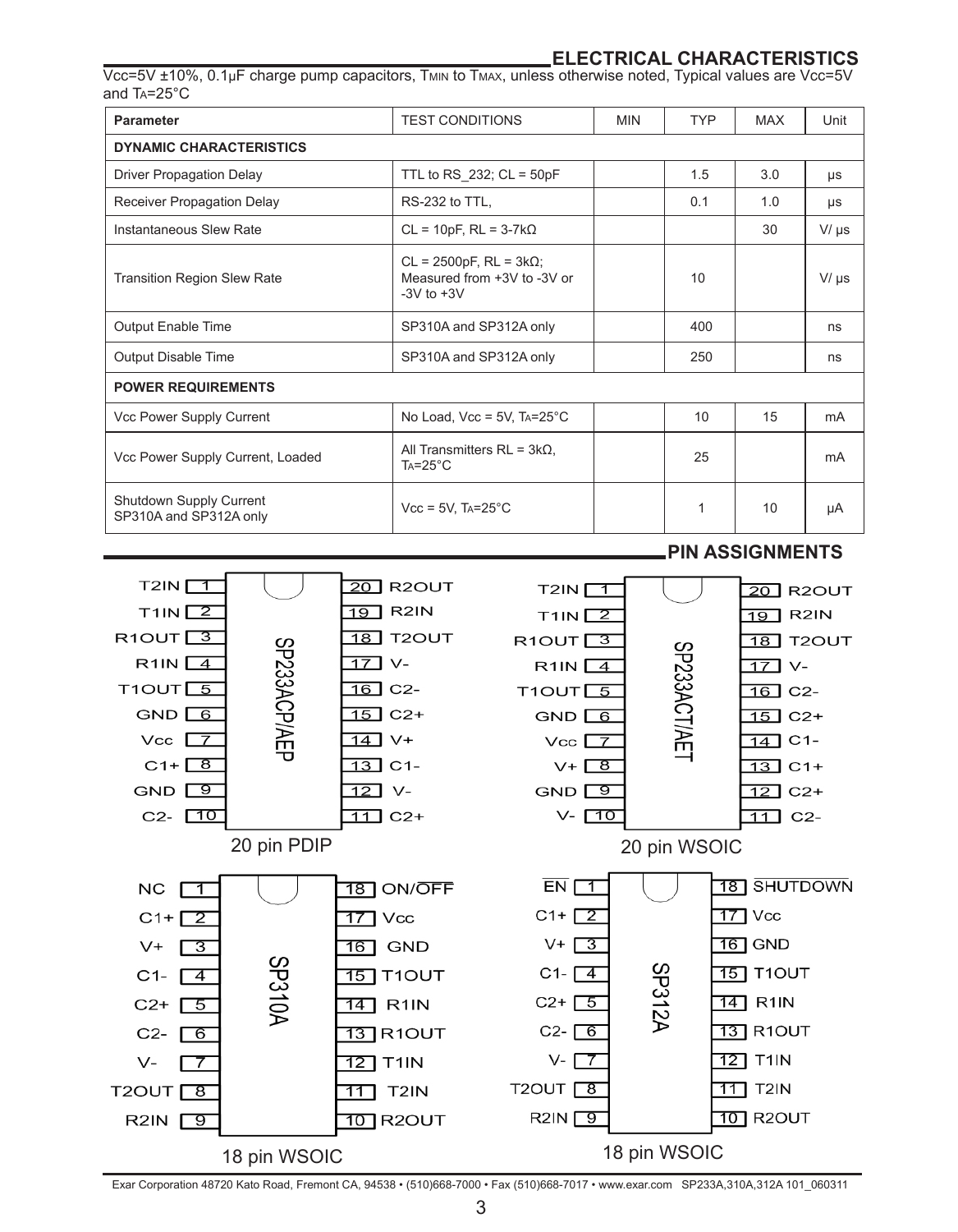#### **DESCRIPTION**

#### **DETAILED DESCRIPTION**

The SP233A, SP310A and SP312A devices are a family of line driver and receiver pairs that meet the EIA/TIA-232 and V.28 serial communication protocols. These devices are pin-to-pin compatible with popular industry standards. The SP233A, SP310A and SP312A devices offer a 120kbps data rate, 10V/μs slew rate and an onboard charge pump that operates from a single 5V supply using 0.1μF ceramic capacitors. The ESD tolerance has been improved on these devices to +/-2kV Human Body Model.

The SP233A device provides internal charge pump capacitors. The SP310A provides an ON/ OFF input that simultaneously disables the internal charge pump circuit and puts all transmitter and receiver outputs into a high impedance state. The SP312A is identical to the SP310 but with seperate tri-state and shutdown inputs

#### **Theory Of Operation**

The SP233A, SP310A and SP312A devices are made up of three basic circuit blocks: 1. Drivers, 2. Receivers, and 3. charge pump.

#### **Drivers**

The drivers are inverting level transmitters that convert TTL or CMOS logic levels to EIA/TIA-232 levels with an inverted sense relative to the input logic levels. Typically, the driver output voltage swing is +/-9V. Even under worst case loading conditions of 3k ohms and 2500pF, the driver output is guaranteed to be +/-5.0V minimum, thus satisfying the RS-232 specification. The driver outputs are protected against infinite short-circuits to ground without degradation in reliability.

The drivers can guarantee output data rates of 120kbps under worst case loading of 3k ohms and 2500pF.

The Slew rate of the driver output is internally limited to 30V/ $\mu$ s in order to meet the EIA standards (EIA-232F). Additionally, the driver outputs LOW to HIGH transition meets the montonic output requirements of the standard.

#### **Receivers**

The receivers convert EIA/TIA-232 signal levels to TTL or CMOS logic output levels. Since the input is usually from a transmission line, where long cable length and system interference can degrade the signal, the inputs have a typical hysteresis margin of 500mV. This ensures that the receiver is virtually immune to noisy transmission lines. Should an input be left unconnected, an internal 5kohm pull-down resistor to ground will commit the output of the receiver to a HIGH state.

#### **Charge pump**

The charge pump is a patented design and uses a unique approach compared to older less efficiant designs. The charge pump requires 4 external capacitors and uses a four phase voltage shifting technique. The internal power supply consists of a dual charge pump that provides a driver output voltage swing of +/-9V. The internal oscillator controls the four phases of the voltage shifting. A description of each phase follows:

#### **Phase 1**

Vss charge store and double: The positive terminals of capacitors C1 and C2 are charged from Vcc with their negative terminals initially connected to ground. C1+ is then connected to ground and the stored charge from C1- is superimposed onto C2-. Since C2+ is still connected to Vcc the voltage potential across C2 is now 2 x Vcc.

#### **Phase 2**

Vss transfer and invert: Phase two connects the negative terminal of C2 to the Vss storage capacitor and the positive terminal of C2 to ground. This transfers the doubled and inverted (V-) voltage onto C4. Meanwhile, capacitor C1 is charged from Vcc to prepare it for its next phase.

#### **Phase 3**

Vdd charge store and double: Phase three is identical to the first phase. The positive terminals of C1 and C2 are charged from Vcc with their negative terminals initially connected to ground. C1+ is then connected to ground and the stored charge from C1- is superimposed onto C2-. Since C2+ is still connected to Vcc the voltage potential across capacitor C2 is now 2 x Vcc.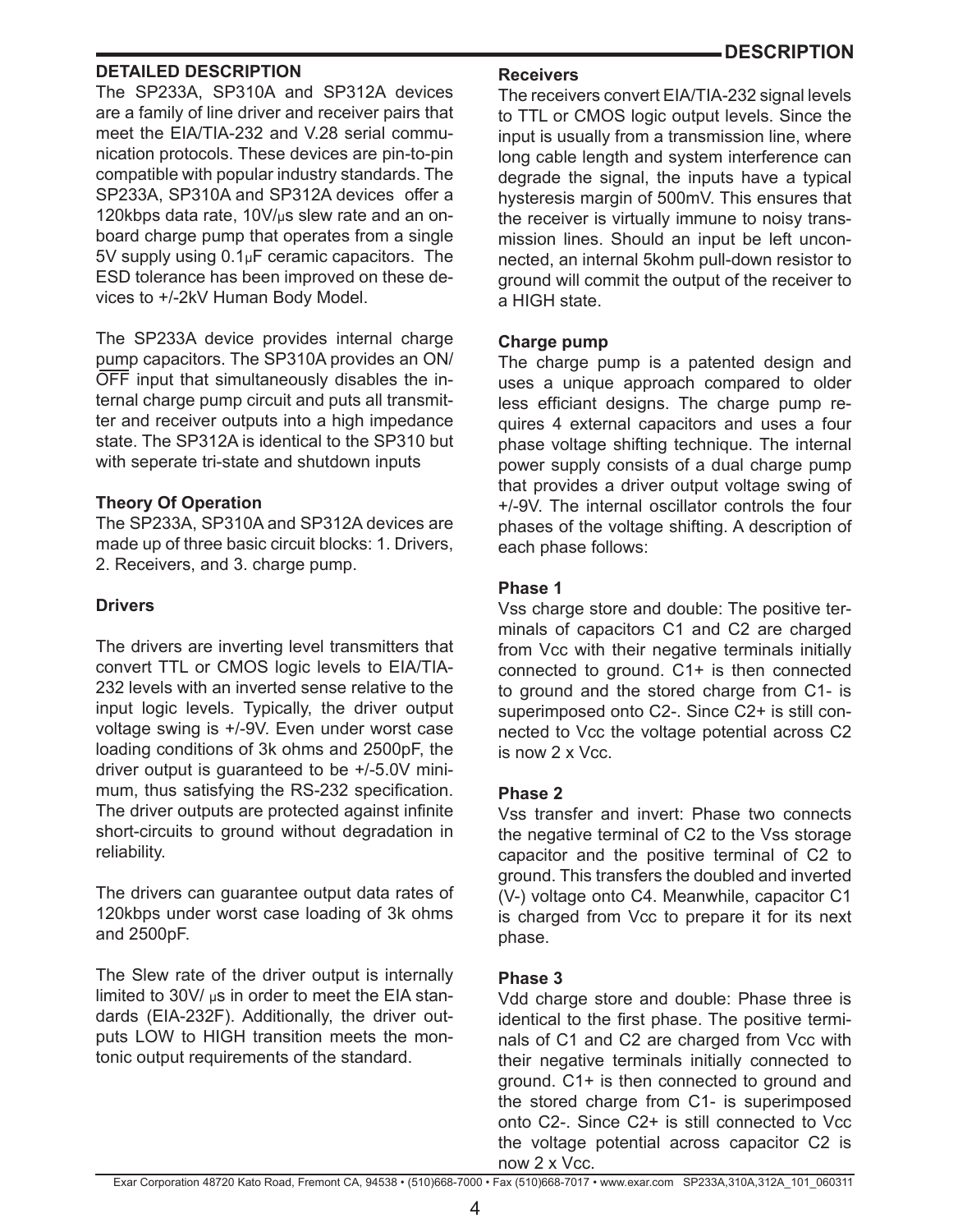#### **Phase 4**

Vdd transfer: The fourth phase connects the negative terminal of C2 to ground and the positive terminal of C2 to the Vdd storage capacitor. This transfers the doubled (V+) voltage onto C3. Meanwhile, capacitor C1 is charged from Vcc to prepare it for its next phase.

The clock rate for the charge pump typically operates at greater than 15kHz allowing the pump to run efficiently with small 0.1uF capacitors. Efficient operation depends on rapid charging and discharging of C1 and C2, therefore capacitors should be mounted as close as possible to the IC and have low ESR (equivalent series resistance). Inexpensive surface mount, ceramic capacitors are ideal for using on charge pump. If polarized capacitors are used the positive and negative terminals should be connected as shown in the typical operating circuit. A diagram of the individual phases are shown in Figure 1.

#### **Shutdown (SD) and Enable (EN) features for the SP310A and SP312A**

Both the SP310A and SP312A have a shutdown / standby mode to conserve power in batterypowered applications. To activate the shutdown mode, which stops the operation of the charge pump, a logic "0" is applied to the appropriate control line. For the SP310A, this control line is the ON/OFF (pin 18) input. Activating the shutdown mode puts the SP310A transmitter and receiver ouptuts into a high impedance condition. For the SP312A, this control line is the SHUT-DOWN (pin18) input; this also puts the transmitter outputs in a tri-state mode. The receiver outputs can be tri-stated seperately during normal operation or shutdown by applying a logic "1" on the  $\overline{FN}$  line (pin 1).

#### **Wake-Up Feature for the SP312A**

The SP312A has a wake-up feature that keeps the receivers active when the device is placed into shutdown. Table 1 defines the truth table for the Wake-Up function. When only the receivers are activated, the SP312A typically draws less than 5uA supply current. In the case of when a modem is interfaced to a computer in power down mode, the Ring Indicator (RI) signal from the modem would be used to "wake-up" the computer, allowing it to accept data transmission.

After the ring indicator has propagated through the SP312A receiver, it can be used to trigger the power management circuitry of the computer to power up the microprocessor, and bring the  $\overline{SD}$  pin of the SP312A to a logic high, taking it out of the shutdown mode. The receiver propagation delay is typically 1us. The enable time for V+ and V- is typically 2ms. After V+ and V- have settled to their final values, a signal can be sent back to the modem on the data terminal ready (DTR) pin signifying that the computer is ready to accept the transmit data.

| $\overline{SD}$ | <b>EN</b> | Power<br>Up/Down | Receiver<br>outputs |
|-----------------|-----------|------------------|---------------------|
| 0               | 0         | Down             | Enabled             |
| 0               |           | Down             | Tri-state           |
|                 | 0         | Up               | Enabled             |
|                 |           | Up               | Tri-state           |

| Table 1. Wake-up Function truth table |  |  |  |
|---------------------------------------|--|--|--|
|---------------------------------------|--|--|--|

### **Pin Strapping for the SP233ACT/ACP**

The SP233A packaged in a 20 pin SOICW package (SP233ACT) has a slightly different pinout than the SP233A in PDIP packaging (SP233ACP). To operate properly, the following pairs of pins must be externally wired together as noted in table 2:

| <b>Pins Wired</b><br>Together | <b>SOICW</b>                            | <b>PDIP</b> |
|-------------------------------|-----------------------------------------|-------------|
| Two V- pins                   | 10 & 17                                 | 12 & 17     |
| Two C2+ pins                  | 12 & 15                                 | 11 & 15     |
| Two C- pins                   | 11 & 16                                 | 10 & 16     |
|                               | No Connections for<br>Pins 8, 13 and 14 |             |
|                               | Connect Pins 6 and 9<br>to GND          |             |

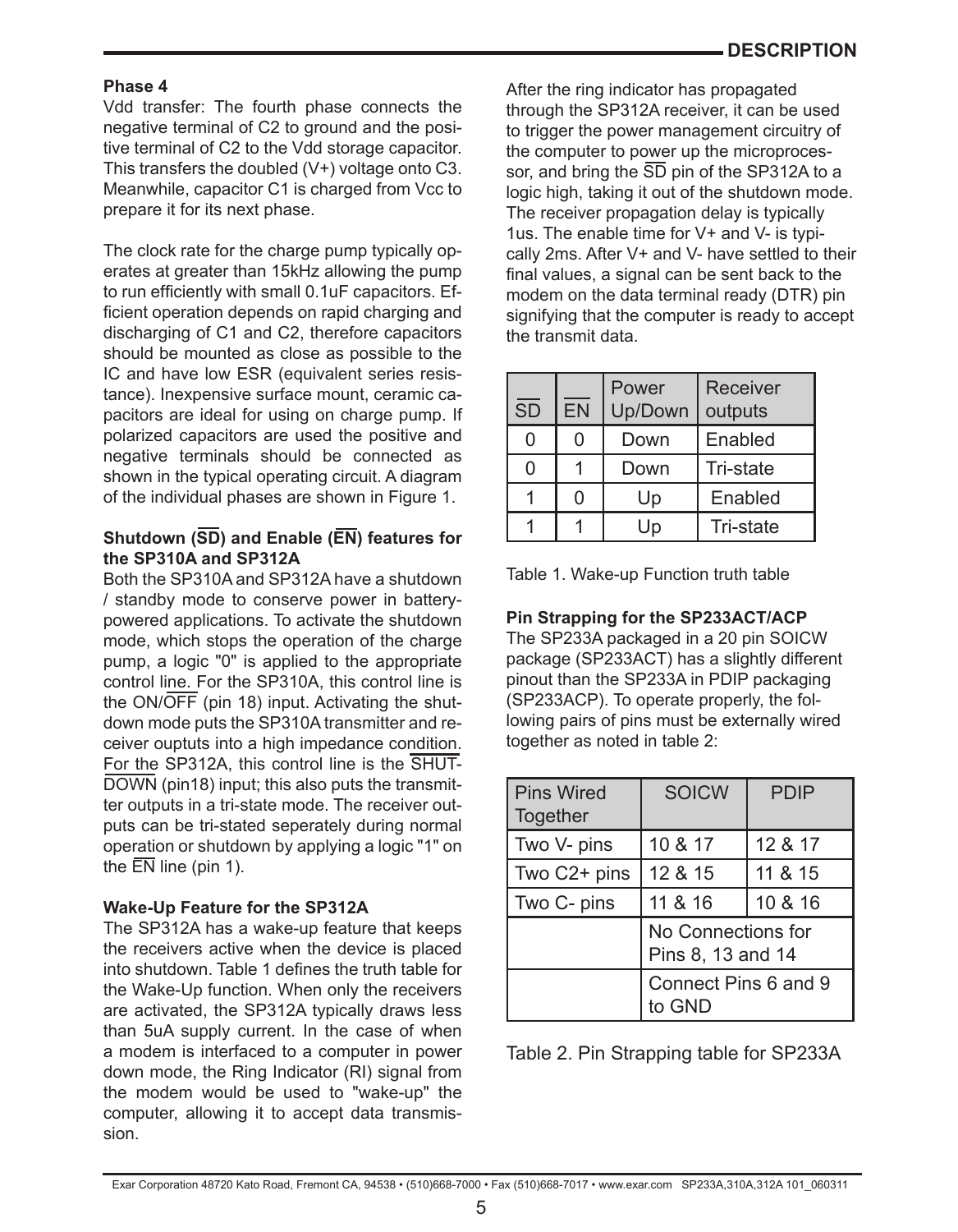

Figure 1. Charge pump phases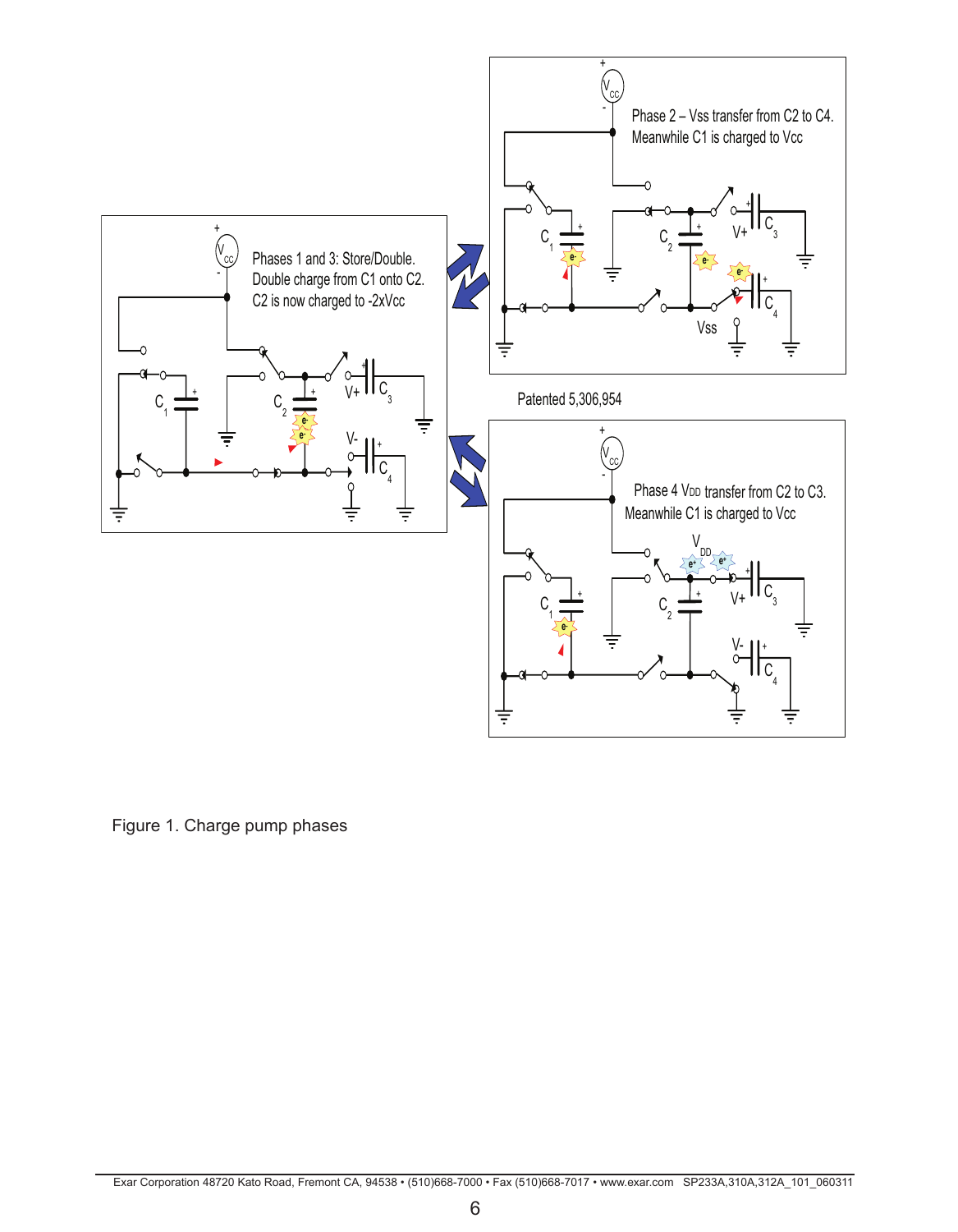# **TYPICAL PERFORMANCE CHARACTERISTICS**



Figure 2, SP233A Charge pump waveformsno load (1 = C1+, 2 = C2+, 3 = V+, 4 = V-).



Figure 3, SP233A Charge pump waveforms when fully loaded with 3Kohms  $(1 = C1 + 2)$  $= C2+, 3 = V+, 4 = V-$ ).



Figure 4, Loopback results at 60KHZ and 2500pF load (1 = TXin, 2 = TXout/RXin, 3 = RXout).



Figure 5, Charge pump outputs at start up  $(1 = \text{Vec}, 2 = \text{V+}, 3 = \text{V-}).$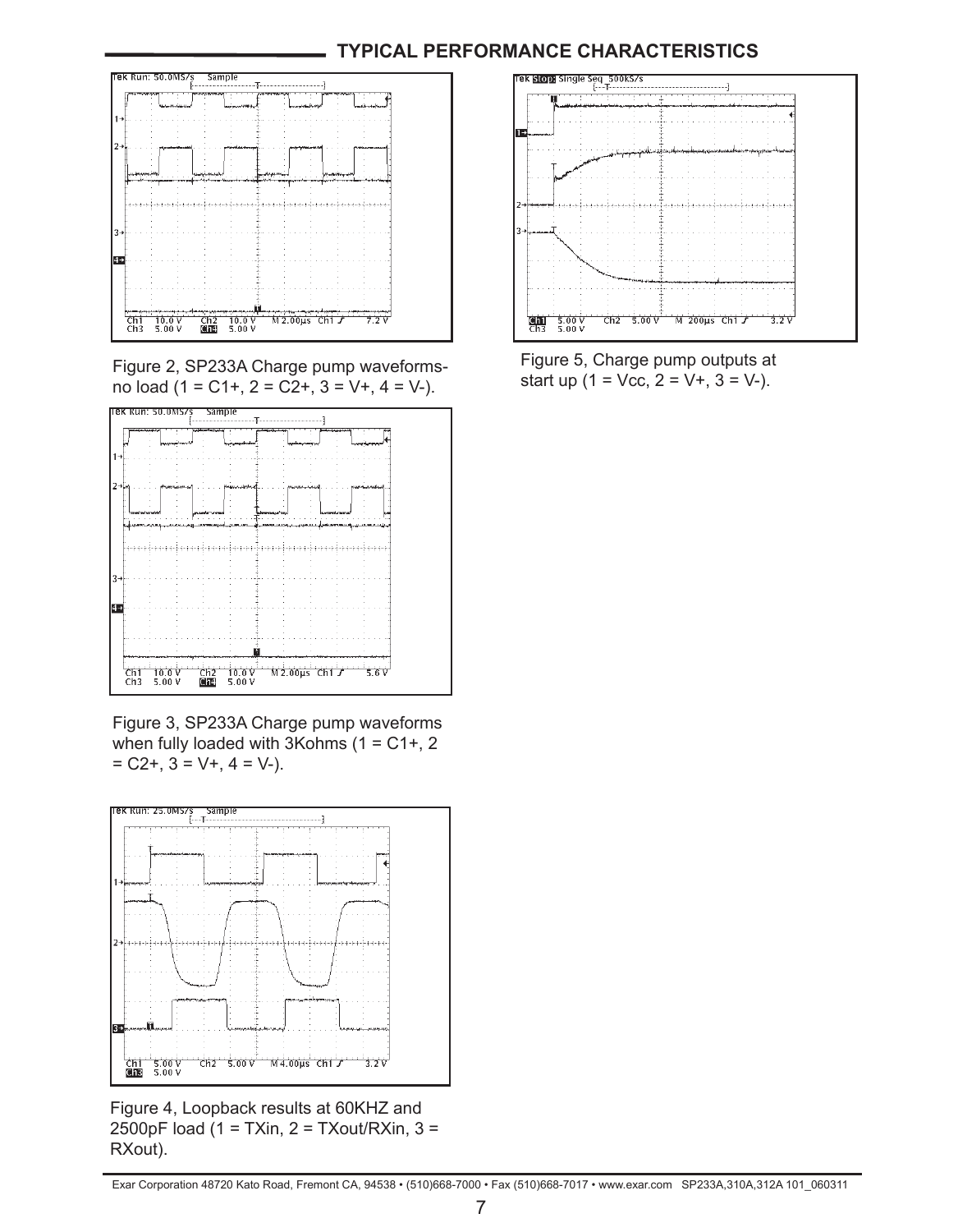

\* Do not make connections to these pins









 $*$  Do not make connections to these pins





recommended.

# Figure 9, SP312A Typical Application circuit

Exar Corporation 48720 Kato Road, Fremont CA, 94538 • (510)668-7000 • Fax (510)668-7017 • www.exar.com SP233A,310A,312A\_101\_060311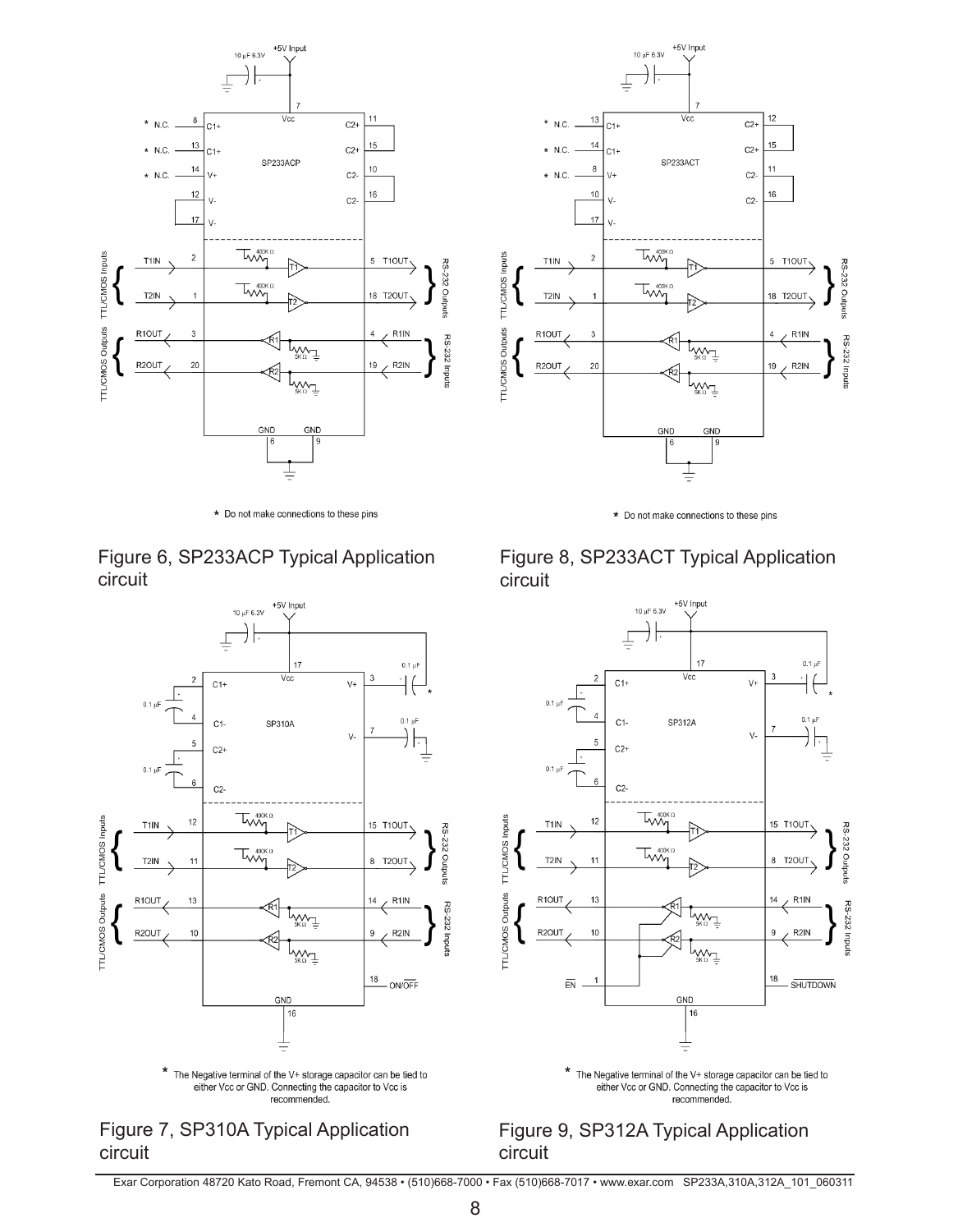

Exar Corporation 48720 Kato Road, Fremont CA, 94538 • (510)668-7000 • Fax (510)668-7017 • www.exar.com SP233A,310A,312A 101\_060311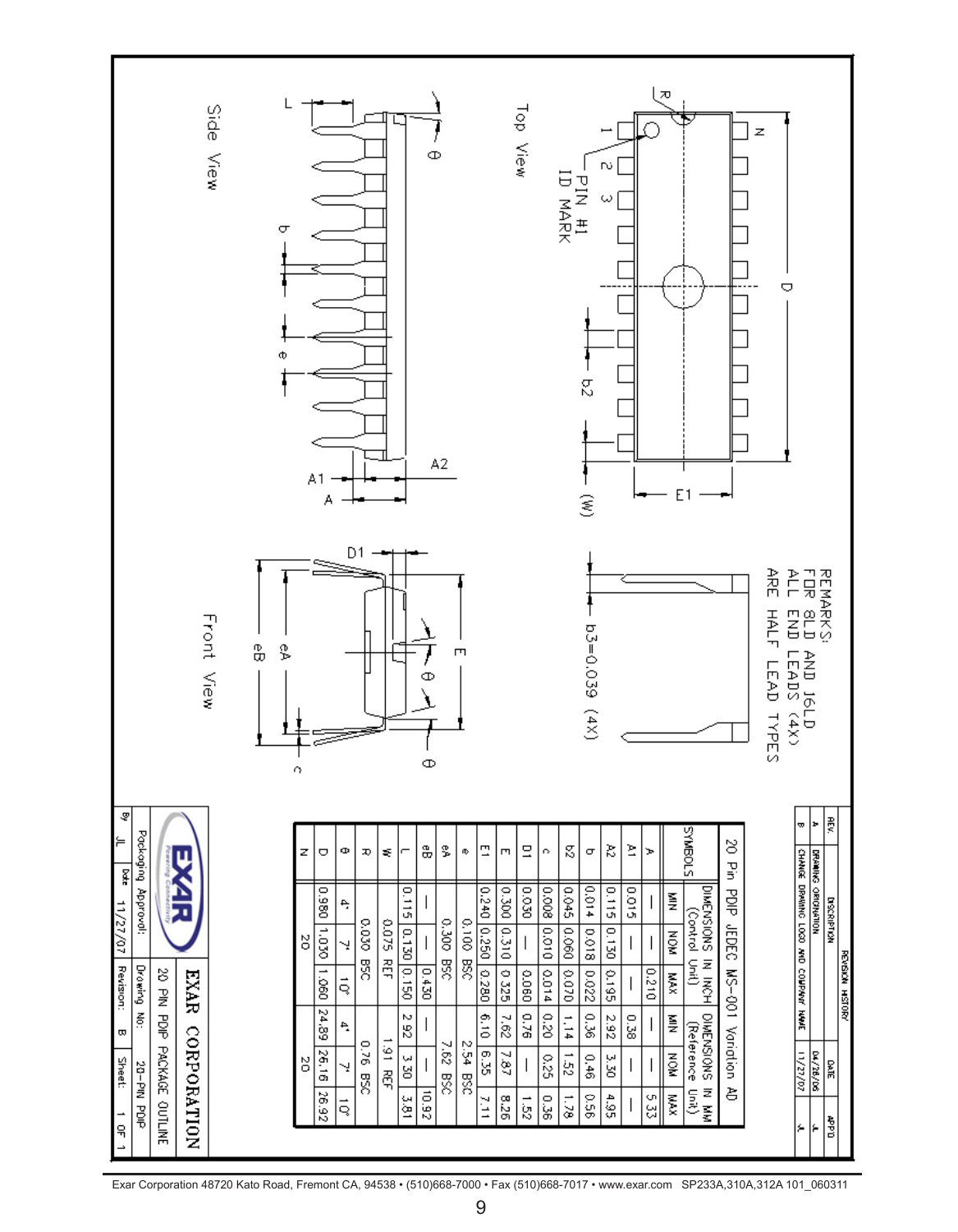

Exar Corporation 48720 Kato Road, Fremont CA, 94538 • (510)668-7000 • Fax (510)668-7017 • www.exar.com SP233A,310A,312A\_101\_060311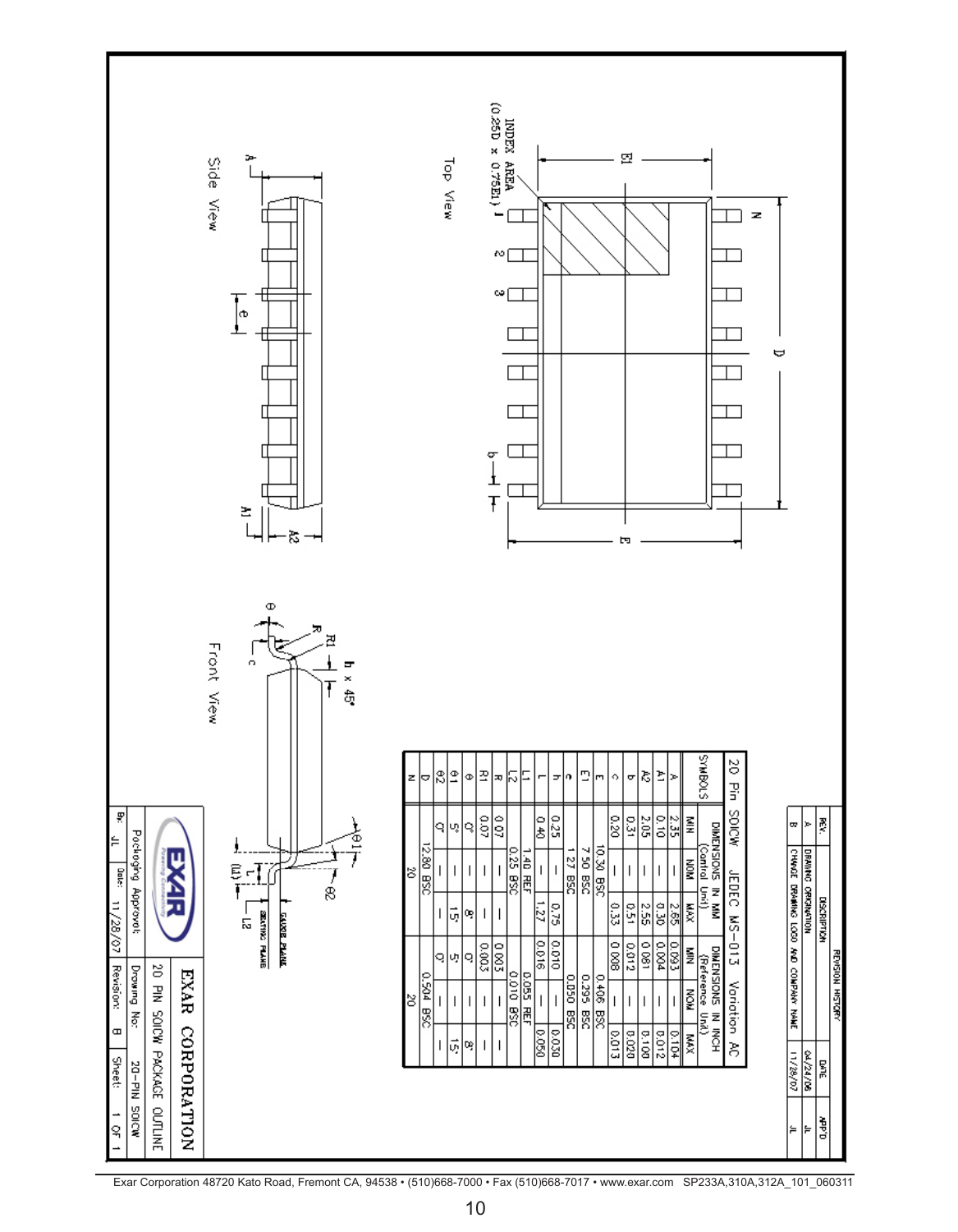

Exar Corporation 48720 Kato Road, Fremont CA, 94538 • (510)668-7000 • Fax (510)668-7017 • www.exar.com SP233A,310A,312A 101\_060311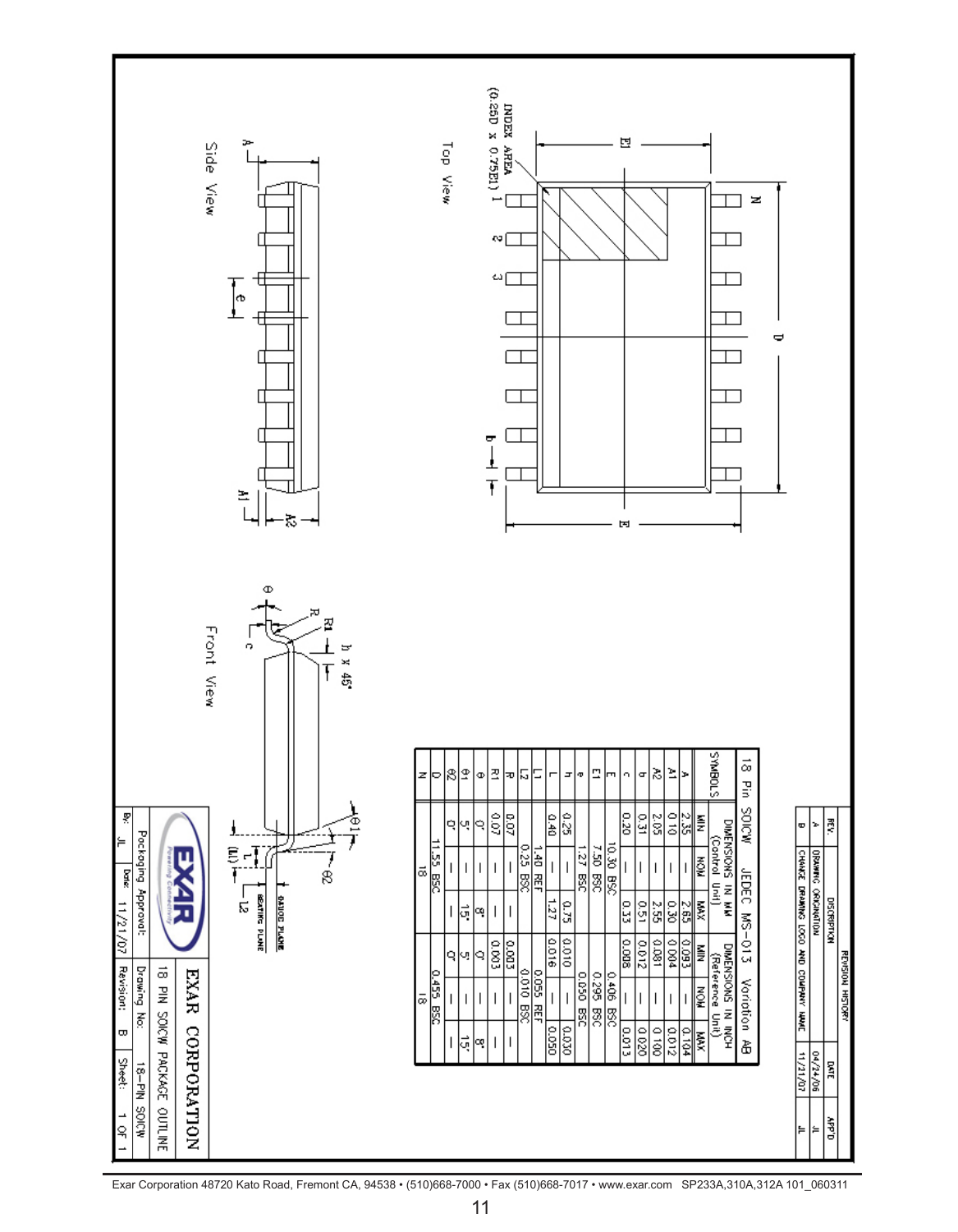| Part number LEAD FREE Tape & Reel |      |     | <b>Temperature range</b>    | Package Type |
|-----------------------------------|------|-----|-----------------------------|--------------|
| SP233ACP                          | -L   |     | From 0 to $+70^{\circ}$ C   | 20 pin PDIP  |
| SP233AEP                          | -L   |     | From -40 to $+85^{\circ}$ C | 20 pin PDIP  |
| SP233ACT                          | -L   | /TR | From 0 to $+70^{\circ}$ C   | 20 pin SOICW |
| SP233AET                          | -L   | /TR | From -40 to $+85^{\circ}$ C | 20 pin SOICW |
| SP310ACT                          | -L   | /TR | From 0 to $+70^{\circ}$ C   | 18 pin SOICW |
| SP310AET                          | -L   | /TR | From -40 to $+85^{\circ}$ C | 18 pin SOICW |
| SP312ACT                          | $-1$ | /TR | From 0 to $+70^{\circ}$ C   | 18 pin SOICW |
| SP312AET                          | -L   | /TR | From -40 to $+85^{\circ}$ C | 18 pin SOICW |

All packages are available as lead free (RoHS compliant). To order add "-L" suffix to part number. For Tape and Reel add "/TR". Reel quantity is 1,500 for SOICW.

Example: SP233ACT-L/TR = lead free and Tape and Reel. SP233ACT/TR = standard with Tape and Reel.

| <b>REVISION HISTORY</b> |          |                                                                            |  |  |
|-------------------------|----------|----------------------------------------------------------------------------|--|--|
| Date                    | Revision | Description                                                                |  |  |
| $1 - 31 - 07$           | Rev B    | Original SP232A/233A/310A/312A Sipex Data sheet                            |  |  |
| $5 - 13 - 08$           | 100      | Generate new SP233A/310A/312A Data sheet using Exar<br>format.             |  |  |
| $6 - 03 - 11$           | 101      | Add Revision History table. Remove SP310ACP-L option per<br>PDN 110510-01. |  |  |

Notice

EXAR Corporation reserves the right to make changes to any products contained in this publication in order to improve design, performance or reliability. EXAR Corporation assumes no representation that the circuits are free of patent infringement. Charts and schedules contained herein are only for illustration purposes and may vary depending upon a user's specific application. While the information in this publication has been carefully checked; no responsibility, however, is assumed for inaccuracies.

EXAR Corporation does not recommend the use of any of its products in life support applications where the failure or malfunction of the product can reasonably be expected to cause failure of the life support system or to significantly affect its safety or effectiveness. Products are not authorized for use in such applications unless EXAR Corporation receives, in writting, assurances to its satisfaction that: (a) the risk of injury or damage has been minimized ; (b) the user assumes all such risks; (c) potential liability of EXAR Corporation is adequately protected under the circumstances.

Copyright 2011 EXAR Corporation

Datasheet June 2011

Send your serial transceiver technical inquiry with technical details to: serialtechsupport@exar.com

Reproduction, in part or whole, without the prior written consent of EXAR Corporation is prohibited.

Exar Corporation 48720 Kato Road, Fremont CA, 94538 • (510)668-7000 • Fax (510)668-7017 • www.exar.com SP233A,310A,312A\_101\_060311